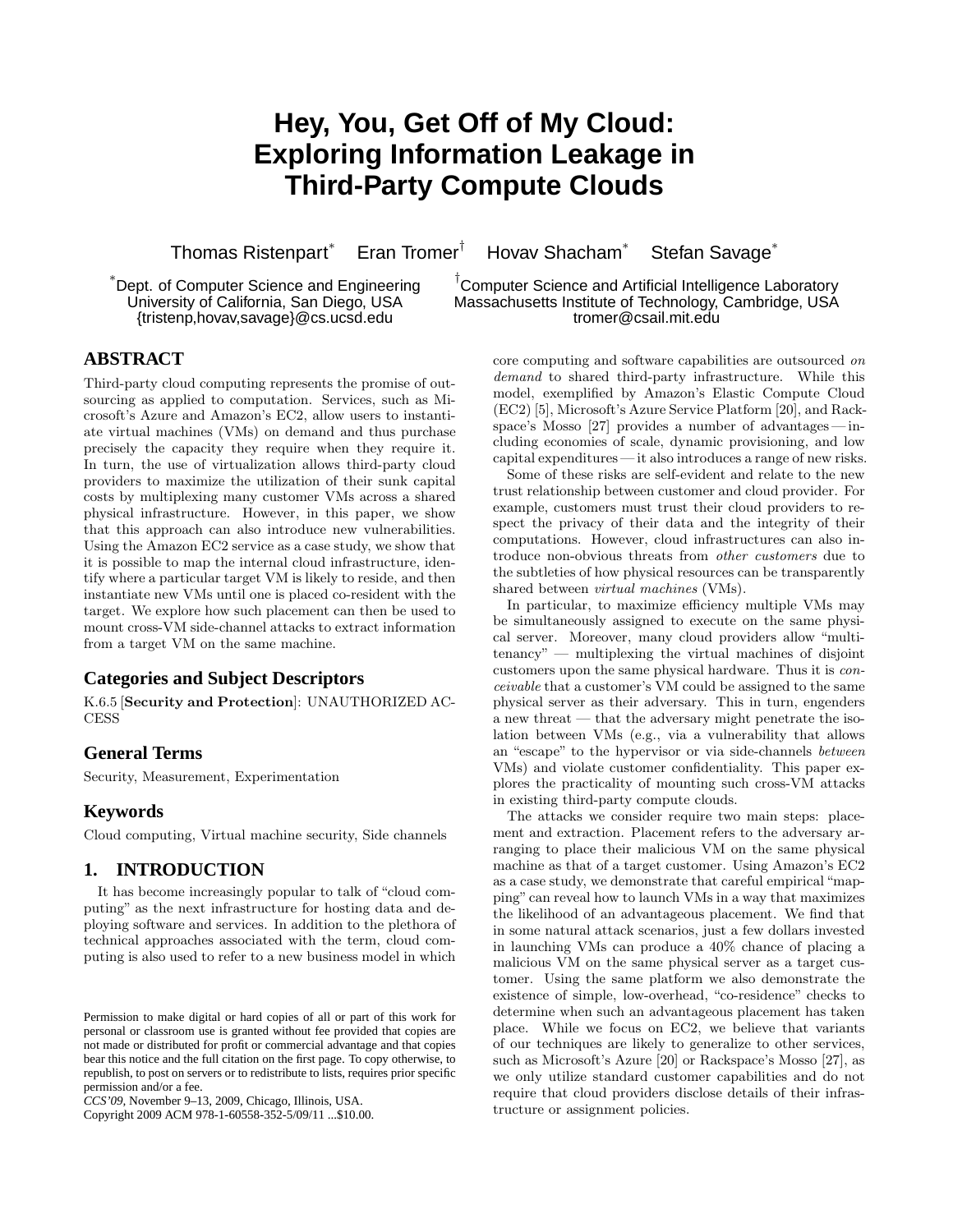Having managed to place a VM co-resident with the target, the next step is to extract confidential information via a cross-VM attack. While there are a number of avenues for such an attack, in this paper we focus on side-channels: cross-VM information leakage due to the sharing of physical resources (e.g., the CPU's data caches). In the multi-process environment, such attacks have been shown to enable extraction of RSA [26] and AES [22] secret keys. However, we are unaware of published extensions of these attacks to the virtual machine environment; indeed, there are significant practical challenges in doing so.

We show preliminary results on cross-VM side channel attacks, including a range of building blocks (e.g., cache load measurements in EC2) and coarse-grained attacks such as measuring activity burst timing (e.g., for cross-VM keystroke monitoring). These point to the practicality of side-channel attacks in cloud-computing environments.

Overall, our results indicate that there exist tangible dangers when deploying sensitive tasks to third-party compute clouds. In the remainder of this paper, we explain these findings in more detail and then discuss means to mitigate the problem. We argue that the best solution is for cloud providers to expose this risk explicitly and give some placement control directly to customers.

## **2. THREAT MODEL**

As more and more applications become exported to thirdparty compute clouds, it becomes increasingly important to quantify any threats to confidentiality that exist in this setting. For example, cloud computing services are already used for e-commerce applications, medical record services [7, 11], and back-office business applications [29], all of which require strong confidentiality guarantees. An obvious threat to these consumers of cloud computing is malicious behavior by the cloud provider, who is certainly in a position to violate customer confidentiality or integrity. However, this is a known risk with obvious analogs in virtually any industry practicing outsourcing. In this work, we consider the provider and its infrastructure to be trusted. This also means we do not consider attacks that rely upon subverting a cloud's administrative functions, via insider abuse or vulnerabilities in the cloud management systems (e.g., virtual machine monitors).

In our threat model, adversaries are non-provider-affiliated malicious parties. Victims are users running confidentialityrequiring services in the cloud. A traditional threat in such a setting is direct compromise, where an attacker attempts remote exploitation of vulnerabilities in the software running on the system. Of course, this threat exists for cloud applications as well. These kinds of attacks (while important) are a known threat and the risks they present are understood.

We instead focus on where third-party cloud computing gives attackers novel abilities; implicitly expanding the attack surface of the victim. We assume that, like any customer, a malicious party can run and control many instances in the cloud, simply by contracting for them. Further, since the economies offered by third-party compute clouds derive from multiplexing physical infrastructure, we assume (and later validate) that an attacker's instances might even run on the same physical hardware as potential victims. From this vantage, an attacker might manipulate shared physical resources (e.g., CPU caches, branch target buffers, network queues, etc.) to learn otherwise confidential information.

In this setting, we consider two kinds of attackers: those who cast a wide net and are interested in being able to attack some known hosted service and those focused on attacking a particular victim service. The latter's task is more expensive and time-consuming than the former's, but both rely on the same fundamental attack.

In this work, we initiate a rigorous research program aimed at exploring the risk of such attacks, using a concrete cloud service provider (Amazon EC2) as a case study. We address these concrete questions in subsequent sections:

- Can one determine where in the cloud infrastructure an instance is located? (Section 5)
- Can one easily determine if two instances are co-resident on the same physical machine? (Section 6)
- Can an adversary launch instances that will be co-resident with other user's instances? (Section 7)
- Can an adversary exploit cross-VM information leakage once co-resident? (Section 8)

Throughout we offer discussions of defenses a cloud provider might try in order to prevent the success of the various attack steps.

#### **3. THE EC2 SERVICE**

By far the best known example of a third-party compute cloud is Amazon's Elastic Compute Cloud (EC2) service, which enables users to flexibly rent computational resources for use by their applications [5]. EC2 provides the ability to run Linux, FreeBSD, OpenSolaris and Windows as guest operating systems within a virtual machine (VM) provided by a version of the Xen hypervisor  $[9]$ .<sup>1</sup> The hypervisor plays the role of a virtual machine monitor and provides isolation between VMs, intermediating access to physical memory and devices. A privileged virtual machine, called Domain0 (Dom0) in the Xen vernacular, is used to manage guest images, their physical resource provisioning, and any access control rights. In EC2 the Dom0 VM is configured to route packets for its guest images and reports itself as a hop in traceroutes.

When first registering with EC2, each user creates an account— uniquely specified by its contact e-mail address and provides credit card information for billing compute and I/O charges. With a valid account, a user creates one or more VM images, based on a supplied Xen-compatible kernel, but with an otherwise arbitrary configuration. He can run one or more copies of these images on Amazon's network of machines. One such running image is called an instance, and when the instance is launched, it is assigned to a single physical machine within the EC2 network for its lifetime; EC2 does not appear to currently support live migration of instances, although this should be technically feasible. By default, each user account is limited to 20 concurrently running instances.

In addition, there are three degrees of freedom in specifying the physical infrastructure upon which instances should run. At the time of this writing, Amazon provides two "regions", one located in the United States and the more recently established one in Europe. Each region contains three "availability zones" which are meant to specify infrastructures with distinct and independent failure modes

 $^1\rm{We}$  will limit our subsequent discussion to the Linux kernel. The same issues should apply for other guest operating systems.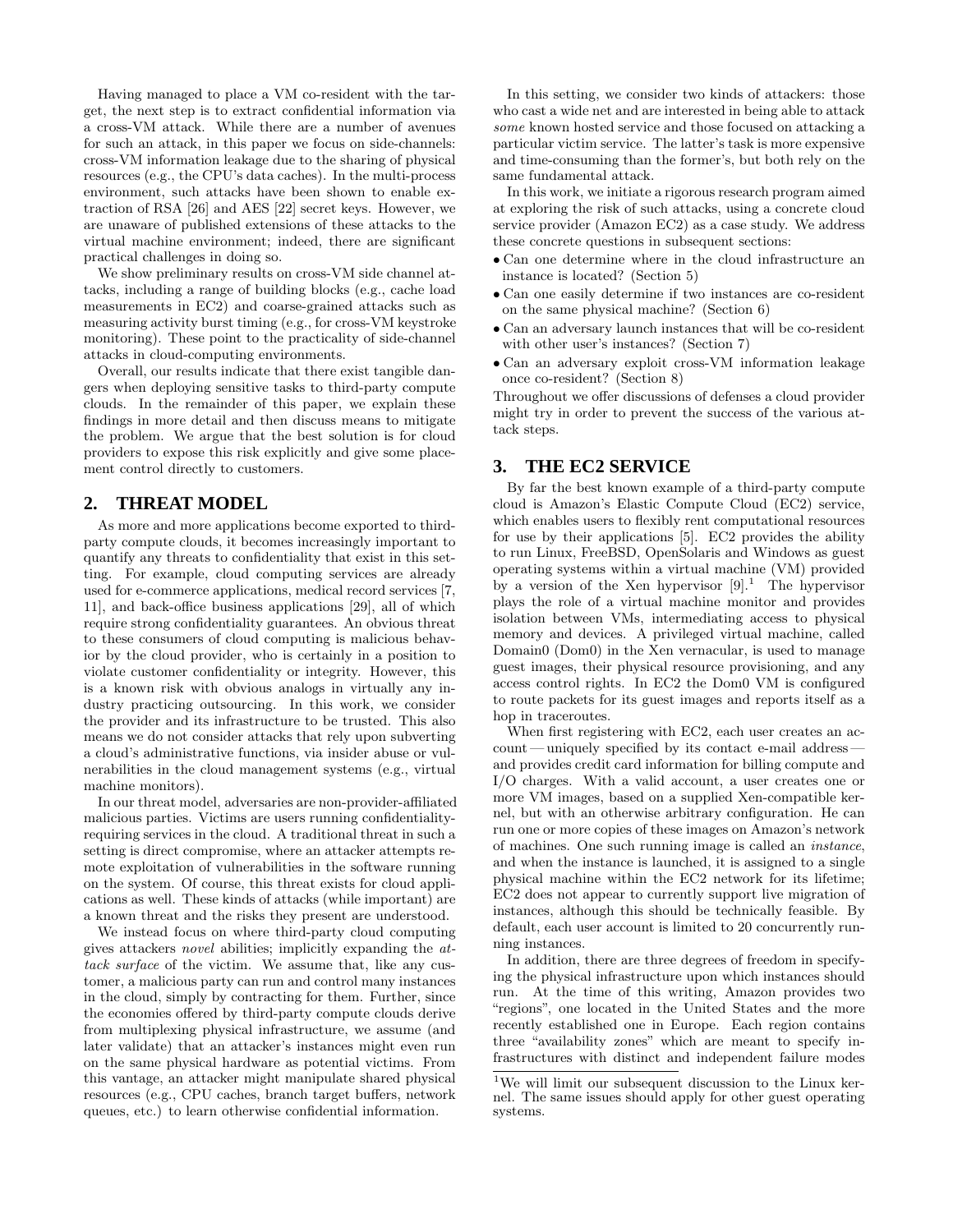(e.g., with separate power and network connectivity). When requesting launch of an instance, a user specifies the region and may choose a specific availability zone (otherwise one is assigned on the user's behalf). As well, the user can specify an "instance type", indicating a particular combination of computational power, memory and persistent storage space available to the virtual machine. There are five Linux instance types documented at present, referred to as 'm1.small', 'c1.medium', 'm1.large', 'm1.xlarge', and 'c1.xlarge'. The first two are 32-bit architectures, the latter three are 64-bit. To give some sense of relative scale, the "small compute slot" (m1.small) is described as a single virtual core providing one ECU (EC2 Compute Unit, claimed to be equivalent to a 1.0–1.2 GHz 2007 Opteron or 2007 Xeon processor) combined with 1.7 GB of memory and 160 GB of local storage, while the "large compute slot" (m1.large) provides 2 virtual cores each with 2 ECUs, 7.5GB of memory and 850GB of local storage. As expected, instances with more resources incur greater hourly charges (e.g., 'm1.small' in the United States region is currently \$0.10 per hour, while 'm1.large' is currently \$0.40 per hour). When launching an instance, the user specifies the instance type along with a compatible virtual machine image.

Given these constraints, virtual machines are placed on available physical servers shared among multiple instances. Each instance is given Internet connectivity via both an external IPv4 address and domain name and an internal RFC 1918 private address and domain name. For example, an instance might be assigned external IP 75.101.210.100, external name ec2-75-101-210-100.compute-1.amazonaws .com, internal IP 10.252.146.52, and internal name domU-12-31-38-00-8D-C6.compute-1.internal. Within the cloud, both domain names resolve to the internal IP address; outside the cloud the external name is mapped to the external IP address.

Note that we focus on the United States region— in the rest of the paper EC2 implicitly means this region of EC2.

## **4. NETWORK PROBING**

In the next several sections, we describe an empirical measurement study focused on understanding VM placement in the EC2 system and achieving co-resident placement for an adversary. To do this, we make use of network probing both to identify public services hosted on EC2 and to provide evidence of co-residence (that two instances share the same physical server). In particular, we utilize nmap, hping, and wget to perform network probes to determine liveness of EC2 instances. We use nmap to perform TCP connect probes, which attempt to complete a 3-way hand-shake between a source and target. We use hping to perform TCP SYN traceroutes, which iteratively sends TCP SYN packets with increasing time-to-lives (TTLs) until no ACK is received. Both TCP connect probes and SYN traceroutes require a target port; we only targeted ports 80 or 443. We used wget to retrieve web pages, but capped so that at most 1024 bytes are retrieved from any individual web server.

We distinguish between two types of probes: *external* probes and internal probes. A probe is external when it originates from a system outside EC2 and has destination an EC2 instance. A probe is internal if it originates from an EC2 instance (under our control) and has destination another EC2 instance. This dichotomy is of relevance particularly because internal probing is subject to Amazon's acceptable use policy, whereas external probing is not (we discuss the legal, ethical and contractual issues around such probing in Appendix A).

We use DNS resolution queries to determine the external name of an instance and also to determine the internal IP address of an instance associated with some public IP address. The latter queries are always performed from an EC2 instance.

## **5. CLOUD CARTOGRAPHY**

In this section we 'map' the EC2 service to understand where potential targets are located in the cloud and the instance creation parameters needed to attempt establishing co-residence of an adversarial instance. This will speed up significantly adversarial strategies for placing a malicious VM on the same machine as a target. In the next section we will treat the task of confirming when successful co-residence is achieved.

To map EC2, we begin with the hypothesis that different availability zones are likely to correspond to different internal IP address ranges and the same may be true for instance types as well. Thus, mapping the use of the EC2 internal address space allows an adversary to determine which IP addresses correspond to which creation parameters. Moreover, since EC2's DNS service provides a means to map public IP address to private IP address, an adversary might use such a map to infer the instance type and availability zone of a target service— thereby dramatically reducing the number of instances needed before a co-resident placement is achieved.

We evaluate this theory using two data sets: one created by enumerating public EC2-based web servers using external probes and translating responsive public IPs to internal IPs (via DNS queries within the cloud), and another created by launching a number of EC2 instances of varying types and surveying the resulting IP address assigned.

To fully leverage the latter data, we present a heuristic algorithm that helps label /24 prefixes with an estimate of the availability zone and instance type of the included Internal IPs. These heuristics utilize several beneficial features of EC2's addressing regime. The output of this process is a map of the internal EC2 address space which allows one to estimate the availability zone and instance type of any target public EC2 server. Next, we enumerate a set of public EC2-based Web servers

Surveying public servers on EC2. Utilizing WHOIS queries, we identified four distinct IP address prefixes, a /16, /17, /18, and /19, as being associated with EC2. The last three contained public IPs observed as assigned to EC2 instances. We had not yet observed EC2 instances with public IPs in the /16, and therefore did not include it in our survey. For the remaining IP addresses (57 344 IP addresses), we performed a TCP connect probe on port 80. This resulted in 11 315 responsive IPs. Of these 9 558 responded (with some HTTP response) to a follow-up wget on port 80. We also performed a TCP port 443 scan of all 57 344 IP addresses, which resulted in 8 375 responsive IPs. Via an appropriate DNS lookup from within EC2, we translated each public IP address that responded to either the port 80 or port 443 scan into an internal EC2 address. This resulted in a list of 14 054 unique internal IPs. One of the goals of this section is to enable identification of the instance type and availability zone of one or more of these potential targets.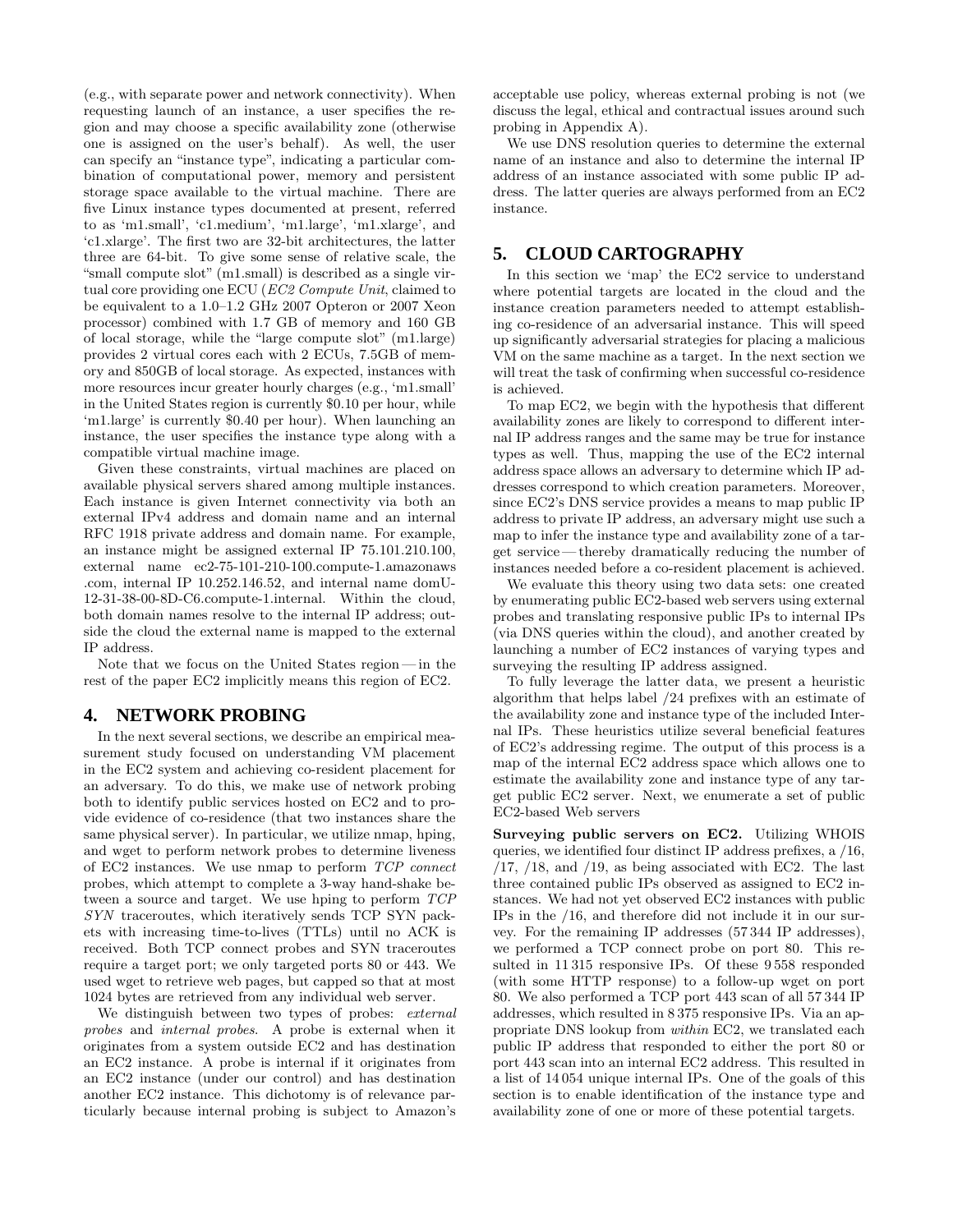

Figure 1: (Top) A plot of the internal IP addresses assigned to instances launched during the initial mapping experiment using Account A. (Bottom) A plot of the internal IP addresses of instances launched in Zone 3 by Account A and, 39 hours later, by Account B. Fifty-five of the Account B IPs were repeats of those assigned to instances for Account A.

Instance placement parameters. Recall that there are three availability zones and five instance types in the present EC2 system. While these parameters could be assigned independently from the underlying infrastructure, in practice this is not so. In particular, the Amazon EC2 internal IP address space is cleanly partitioned between availability zones (likely to make it easy to manage separate network connectivity for these zones) and instance types within these zones also show considerable regularity. Moreover, different accounts exhibit similar placement.

To establish these facts, we iteratively launched 20 instances for each of the 15 availability zone/instance type pairs. We used a single account, call it "Account A". The top graph in Figure 1 depicts a plot of the internal IP address assigned to each of the 300 instances, partitioned according to availability zone. It can be readily seen that the samples from each zone are assigned IP addresses from disjoint portions of the observed internal address space. For example, samples from Zone 3 were assigned addresses within 10.252.0.0/16 and from discrete prefixes within 10.253.0.0/16. If we make the assumption that internal IP addresses are statically assigned to physical machines (doing otherwise would make IP routing far more difficult to implement), this data supports the assessment that availability zones use separate physical infrastructure. Indeed, none of the data gathered in the rest of the paper's described experiments have cast doubt on this conclusion.

While it is perhaps not surprising that availability zones enjoy disjoint IP assignment, what about instance type and accounts? We launched 100 instances (20 of each type, 39 hours after terminating the Account A instances) in Zone 3 from a second account, "Account B". The bottom graph in Figure 1 plots the Zone 3 instances from Account A and Account B, here using distinct labels for instance type. Of the 100 Account A Zone 3 instances, 92 had unique /24 prefixes, while eight /24 prefixes each had two instances, though of the same type. Of the 100 Account B instances,

88 had unique /24 prefixes, while six of the /24 prefixes had two instances each. A single /24 had both an m1.large and an m1.xlarge instance. No IP addresses were ever observed being assigned to more than one instance type. Of the 100 Acount B IP's, 55 were repeats of IP addresses assigned to instances for Acount A.

A fuller map of EC2. We would like to infer the instance type and availability zone of any public EC2 instance, but our sampling data is relatively sparse. We could sample more (and did), but to take full advantage of the sampling data at hand we should take advantage of the significant regularity of the EC2 addressing regime. For example, the above data suggests that /24 prefixes rarely have IPs assigned to distinct instance types. We utilized data from 4 499 instances launched under several accounts under our control; these instances were also used in many of the experiments described in the rest of the paper. These included 977 unique internal IPs and 611 unique Dom0 IPs associated with these instances.

Using manual inspection of the resultant data, we derived a set of heuristics to label /24 prefixes with both availability zone and instance type:

- All IPs from a /16 are from the same availability zone.
- A /24 inherits any included sampled instance type. If there are multiple instances with distinct types, then we label the /24 with each distinct type (i.e., it is ambiguous).
- A /24 containing a Dom0 IP address only contains Dom0 IP addresses. We associate to this /24 the type of the Dom0's associated instance.
- All /24's between two consecutive Dom0 /24's inherit the former's associated type.

The last heuristic, which enables us to label /24's that have no included instance, is derived from the observation that Dom0 IPs are consistently assigned a prefix that immediately precedes the instance IPs they are associated with. (For example, 10.250.8.0/24 contained Dom0 IPs associated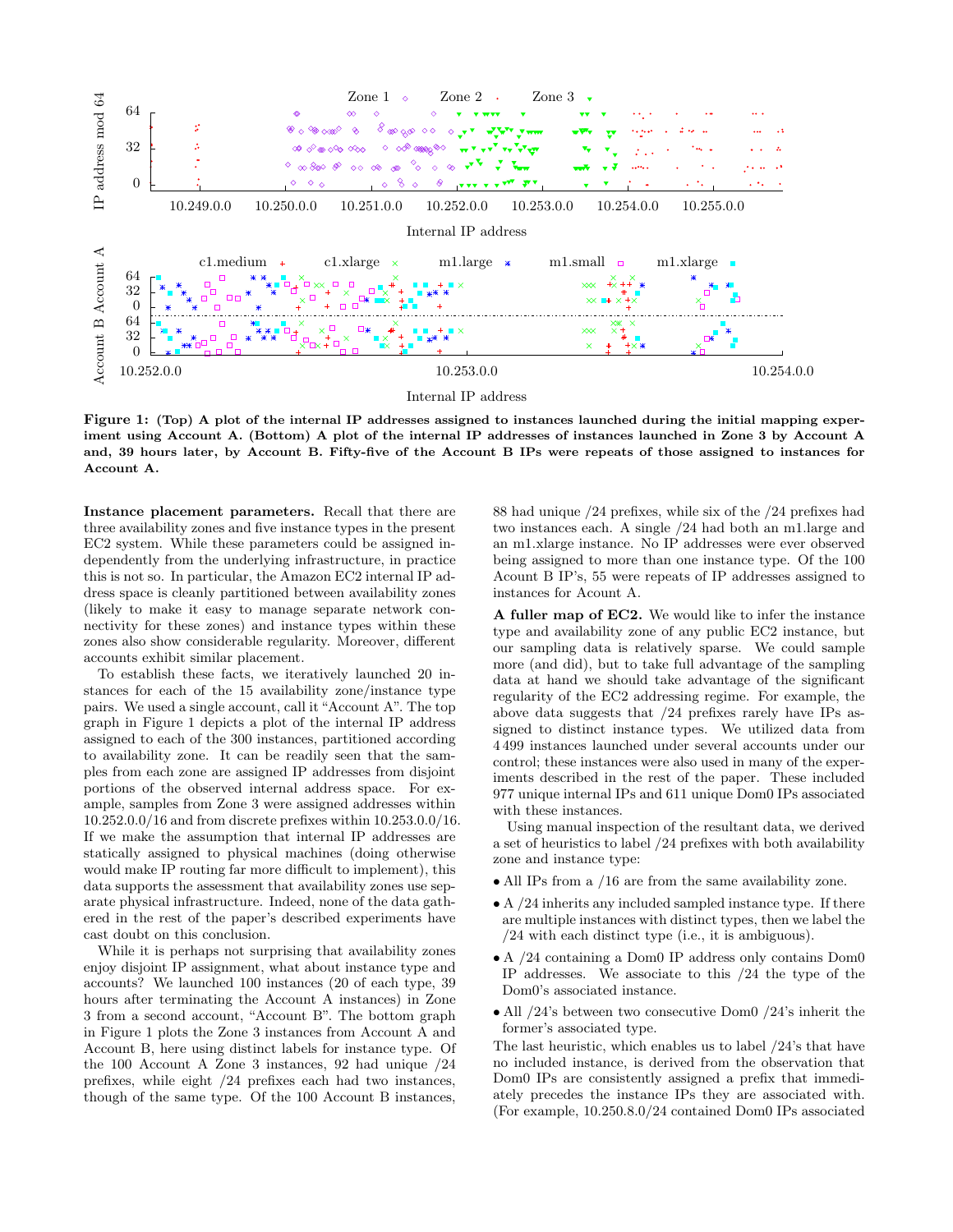with m1.small instances in prefixes 10.254.9.0/24 and 10.254.10.0/24.) There were 869 /24's in the data, and applying the heuristics resulted in assigning a unique zone and unique type to 723 of these; a unique zone and two types to 23 of these; and left 123 unlabeled. These last were due to areas (such as the lower portion of 10.253.0.0/16) for which we had no sampling data at all.

While the map might contain errors (for example, in areas of low instance sample numbers), we have yet to encounter an instance that contradicts the /24 labeling and we used the map for many of the future experiments. For instance, we applied it to a subset of the public servers derived from our survey, those that responded to wget requests with an HTTP 200 or 206. The resulting 6 057 servers were used as stand-ins for targets in some of the experiments in Section 7. Figure 7 in the appendix graphs the result of mapping these servers.

Preventing cloud cartography. Providers likely have incentive to prevent cloud cartography for several reasons, beyond the use we outline here (that of exploiting placement vulnerabilities). Namely, they might wish to hide their infrastructure and the amount of use it is enjoying by customers. Several features of EC2 made cartography significantly easier. Paramount is that local IP addresses are statically (at least over the observed period of time) associated to availability zone and instance type. Changing this would likely make administration tasks more challenging (and costly) for providers. Also, using the map requires translating a victim instance's external IP to an internal IP, and the provider might inhibit this by isolating each account's view of the internal IP address space (e.g. via VLANs and bridging). Even so, this would only appear to slow down our particular technique for locating an instance in the LAN— one might instead use ping timing measurements or traceroutes (both discuss more in the next section) to help "triangulate" on a victim.

## **6. DETERMINING CO-RESIDENCE**

Given a set of targets, the EC2 map from the previous section educates choice of instance launch parameters for attempting to achieve placement on the same physical machine. Recall that we refer to instances that are running on the same physical machine as being co-resident. In this section we describe several easy-to-implement co-residence checks. Looking ahead, our eventual check of choice will be to compare instances' Dom0 IP addresses. We confirm the accuracy of this (and other) co-residence checks by exploiting a hard-disk-based covert channel between EC2 instances.

Network-based co-residence checks. Using our experience running instances while mapping EC2 and inspecting data collected about them, we identify several potential methods for checking if two instances are co-resident. Namely, instances are likely co-resident if they have

- (1) matching Dom0 IP address,
- (2) small packet round-trip times, or
- (3) numerically close internal IP addresses (e.g. within 7).

As mentioned, an instance's network traffic's first hop is the Dom0 privileged VM. An instance owner can determine its Dom0 IP from the first hop on any route out from the instance. One can determine an uncontrolled instance's Dom0 IP by performing a TCP SYN traceroute to it (on some open

port) from another instance and inspecting the last hop. For the second test, we noticed that round-trip times (RTTs) required a "warm-up": the first reported RTT in any sequence of probes was almost always an order of magnitude slower than subsequent probes. Thus for this method we perform 10 probes and just discard the first. The third check makes use of the manner in which internal IP addresses appear to be assigned by EC2. The same Dom0 IP will be shared by instances with a contiguous sequence of internal IP addresses. (Note that m1.small instances are reported by CPUID as having two CPUs each with two cores and these EC2 instance types are limited to 50% core usage, implying that one such machine could handle eight instances.)

Veracity of the co-residence checks. We verify the correctness of our network-based co-residence checks using as ground truth the ability to send messages over a cross-VM covert channel. That is, if two instances (under our control) can successfully transmit via the covert channel then they are co-resident, otherwise not. If the checks above (which do not require both instances to be under our control) have sufficiently low false positive rates relative to this check, then we can use them for inferring co-residence against arbitrary victims. We utilized for this experiment a hard-disk-based covert channel. At a very high level, the channel works as follows. To send a one bit, the sender instance reads from random locations on a shared disk volume. To send a zero bit, the sender does nothing. The receiver times reading from a fixed location on the disk volume. Longer read times mean a 1 is being set, shorter read times give a 0.

We performed the following experiment. Three EC2 accounts were utilized: a control, a victim, and a probe. (The "victim" and "probe" are arbitrary labels, since they were both under our control.) All instances launched were of type m1.small. Two instances were launched by the control account in each of the three availability zones. Then 20 instances on the victim account and 20 instances on the probe account were launched, all in Zone 3. We determined the Dom0 IPs of each instance. For each (ordered) pair  $(A, B)$ of these 40 instances, if the Dom0 IPs passed (check 1) then we had A probe B and each control to determine packet RTTs and we also sent a 5-bit message from A to B over the hard-drive covert channel.

We performed three independent trials. These generated, in total, 31 pairs of instances for which the Dom0 IPs were equal. The internal IP addresses of each pair were within 7 of each other. Of the 31 (potentially) co-resident instance pairs, 12 were 'repeats' (a pair from a later round had the same Dom0 as a pair from an earlier round).

The 31 pairs give 62 ordered pairs. The hard-drive covert channel successfully sent a 5-bit message for 60 of these pairs. The last two failed due to a single bit error each, and we point out that these two failures were not for the same pair of instances (i.e. sending a message in the reverse direction succeeded). The results of the RTT probes are shown in Figure 2. The median RTT for co-resident instances was significantly smaller than those to any of the controls. The RTTs to the controls in the same availability zone as the probe (Zone 3) and victim instances were also noticeably smaller than those to other zones.

Discussion. From this experiment we conclude an effective false positive rate of zero for the Dom0 IP co-residence check. In the rest of the paper we will therefore utilize the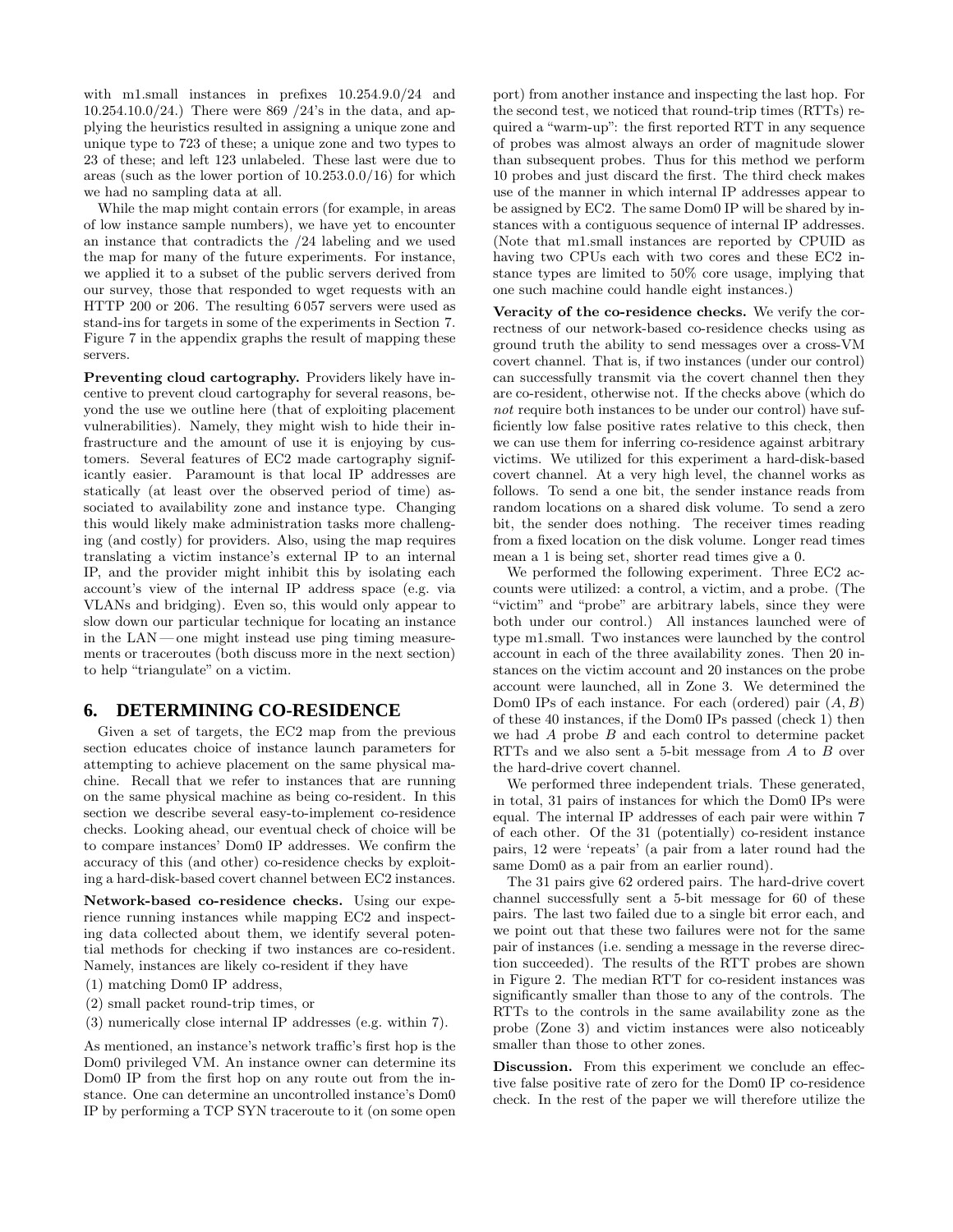|                      | Count | Median RTT $(ms)$ |
|----------------------|-------|-------------------|
| Co-resident instance | 62    | 0.242             |
| Zone 1 Control A     | 62    | 1.164             |
| Zone 1 Control B     | 62    | 1.027             |
| Zone 2 Control A     | 61    | 1.113             |
| Zone 2 Control B     | 62    | 1.187             |
| Zone 3 Control A     | 62    | 0.550             |
| Zone 3 Control B     | 62    | 0.436             |

Figure 2: Median round trip times in seconds for probes sent during the 62 co-residence checks. (A probe to Zone 2 Control A timed out.)

following when checking for co-residence of an instance with a target instance we do not control. First one compares the internal IP addresses of the two instances, to see if they are numerically close. (For m1.small instances close is within seven.) If this is the case, the instance performs a TCP SYN traceroute to an open port on the target, and sees if there is only a single hop, that being the Dom0 IP. (This instantiates the Dom0 IP equivalence check.) Note that this check requires sending (at most) two TCP SYN packets and is therefore very "quiet".

Obfuscating co-residence. A cloud provider could likely render the network-based co-residence checks we use moot. For example, a provider might have Dom0 not respond in traceroutes, might randomly assign internal IP addresses at the time of instance launch, and/or might use virtual LANs to isolate accounts. If such precautions are taken, attackers might need to turn to co-residence checks that do not rely on network measurements. In Section 8.1 we show experimentally that side-channels can be utilized to establish co-residence in a way completely agnostic to network configuration. Even so, inhibiting network-based co-residence checks would impede attackers to some degree, and so determining the most efficient means of obfuscating internal cloud infrastructure from adversaries is a good potential avenue for defense.

#### **7. EXPLOITING PLACEMENT IN EC2**

Consider an adversary wishing to attack one or more EC2 instances. Can the attacker arrange for an instance to be placed on the same physical machine as (one of) these victims? In this section we assess the feasibility of achieving co-residence with such target victims, saying the attacker is successful if he or she achieves good coverage (co-residence with a notable fraction of the target set). We offer two adversarial strategies that make crucial use of the map developed in Section 5 and the cheap co-residence checks we introduced in Section 6. The brute-force strategy has an attacker simply launch many instances over a relatively long period of time. Such a naive strategy already achieves reasonable success rates (though for relatively large target sets). A more refined strategy has the attacker target recently-launched instances. This takes advantage of the tendency for EC2 to assign fresh instances to the same small set of machines. Our experiments show that this feature (combined with the ability to map EC2 and perform co-residence checks) represents an exploitable placement vulnerability: measurements show that the strategy achieves co-residence with a specific (m1.small) instance almost half the time. As we discuss below, an attacker can infer when a victim instance is launched

or might even trigger launching of victims, making this attack scenario practical.

Towards understanding placement. Before we describe these strategies, we first collect several observations we initially made regarding Amazon's (unknown) placement algorithms. Subsequent interactions with EC2 only reinforced these observations.

A single account was never seen to have two instances simultaneously running on the same physical machine, so running n instances in parallel under a single account results in placement on  $n$  separate machines. No more than eight m1.small instances were ever observed to be simultaneously co-resident. (This lends more evidence to support our earlier estimate that each physical machine supports a maximum of eight m1.small instances.) While a machine is full (assigned its maximum number of instances) an attacker has no chance of being assigned to it.

We observed strong *placement locality*. Sequential placement locality exists when two instances run sequentially (the first terminated before launching the second) are often assigned to the same machine. Parallel placement locality exists when two instances run (from distinct accounts) at roughly the same time are often assigned to the same machine. In our experience, launched instances exhibited both strong sequential and strong parallel locality.

Our experiences suggest a correlation between instance density, the number of instances assigned to a machine, and a machine's affinity for having a new instance assigned to it. In Appendix B we discuss an experiment that revealed a bias in placement towards machines with fewer instances already assigned. This would make sense from an operational viewpoint under the hypothesis that Amazon balances load across running machines.

We concentrate in the following on the m1.small instance type. However, we have also achieved active co-residence between two m1.large instances under our control, and have observed m1.large and c1.medium instances with co-resident commercial instances. Based on the reported (using CPUID) system configurations of the m1.xlarge and c1.xlarge instance types, we assume that these instances have machines to themselves, and indeed we never observed co-residence of multiple such instances.

#### **7.1 Brute-forcing placement**

We start by assessing an obvious attack strategy: run numerous instances over a (relatively) long period of time and see how many targets one can achieve co-residence with. While such a brute-force strategy does nothing clever (once the results of the previous sections are in place), our hypothesis is that for large target sets this strategy will already allow reasonable success rates.

The strategy works as follows. The attacker enumerates a set of potential target victims. The adversary then infers which of these targets belong to a particular availability zone and are of a particular instance type using the map from Section 5. Then, over some (relatively long) period of time the adversary repeatedly runs probe instances in the target zone and of the target type. Each probe instance checks if it is co-resident with any of the targets. If not the instance is quickly terminated.

We experimentally gauged this strategy's potential efficacy. We utilized as "victims" the subset of public EC2 based web servers surveyed in Section 5 that responded with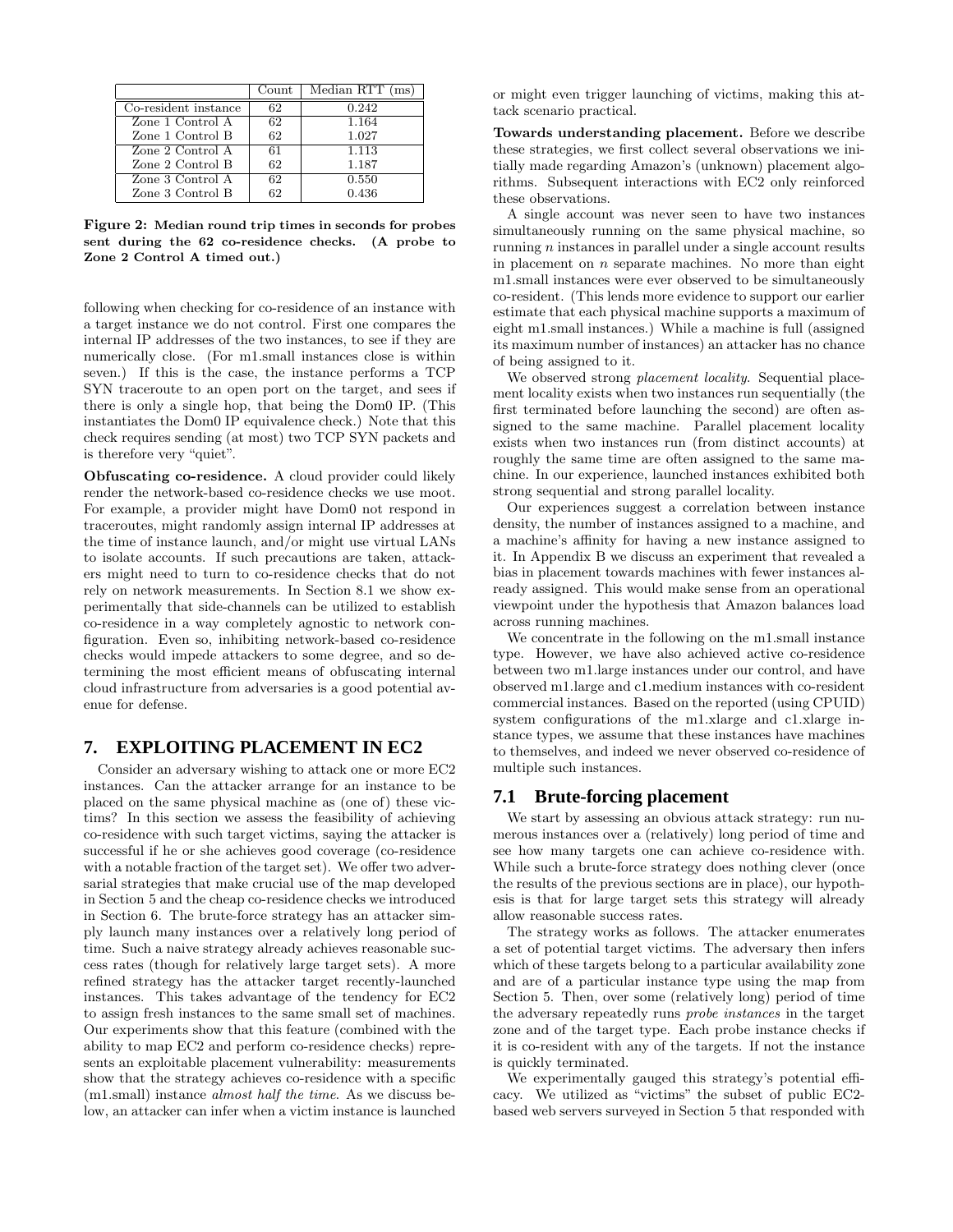HTTP 200 or 206 to a wget request on port 80. (This restriction is arbitrary. It only makes the task harder since it cut down on the number of potential victims.) This left 6 577 servers. We targeted Zone 3 and m1.small instances and used our cloud map to infer which of the servers match this zone/type. This left 1 686 servers. (The choice of zone was arbitrary. The choice of instance type was due to the fact that m1.small instances enjoy the greatest use.) We collected data from numerous m1.small probe instances we launched in Zone 3. (These instances were also used in the course of our other experiments.) The probes were instrumented to perform the cheap co-residence check procedure described at the end of Section 6 for all of the targets. For any co-resident target, the probe performed a wget on port 80 (to ensure the target was still serving web pages). The wget scan of the EC2 servers was conducted on October 21, 2008, and the probes we analyzed were launched over the course of 18 days, starting on October 23, 2008. The time between individual probe launches varied, and most were launched in sets of 20.

We analyzed 1 785 such probe instances. These probes had 78 unique Dom0 IPs. (Thus, they landed on 78 different physical machines.) Of the 1 686 target victims, the probes achieved co-residency with 141 victim servers. Thus the "attack" achieved 8.4% coverage of the target set.

Discussion. We point out that the reported numbers are conservative in several ways, representing only a lower bound on the true success rate. We only report co-residence if the server is still serving web pages, even if the server was actually still running. The gap in time between our survey of the public EC2 servers and the launching of probes means that new web servers or ones that changed IPs (i.e. by being taken down and then relaunched) were not detected, even when we in fact achieved co-residence with them. We could have corrected some sources of false negatives by actively performing more internal port scans, but we limited ourselves to probing ports we knew to already be serving public web pages (as per the discussion in Section 4).

Our results suggest that even a very naive attack strategy can successfully achieve co-residence against a not-so-small fraction of targets. Of course, we considered here a large target set, and so we did not provide evidence of efficacy against an individual instance or a small sets of targets. We observed very strong sequential locality in the data, which hinders the effectiveness of the attack. In particular, the growth in target set coverage as a function of number of launched probes levels off quickly. (For example, in the data above, the first 510 launched probes had already achieved co-residence with 90% of the eventual 141 victims covered.) This suggests that fuller coverage of the target set could require many more probes.

#### **7.2 Abusing Placement Locality**

We would like to find attack strategies that do better than brute-force for individual targets or small target sets. Here we discuss an alternate adversarial strategy. We assume that an attacker can launch instances relatively soon after the launch of a target victim. The attacker then engages in instance flooding: running as many instances in parallel as possible (or as many as he or she is willing to pay for) in the appropriate availability zone and of the appropriate type. While an individual account is limited to 20 instances, it is trivial to gain access to more accounts. As we show,

running probe instances temporally near the launch of a victim allows the attacker to effectively take advantage of the parallel placement locality exhibited by the EC2 placement algorithms.

But why would we expect that an attacker can launch instances soon after a particular target victim is launched? Here the dynamic nature of cloud computing plays well into the hands of creative adversaries. Recall that one of the main features of cloud computing is to only run servers when needed. This suggests that servers are often run on instances, terminated when not needed, and later run again. So for example, an attacker can monitor a server's state (e.g., via network probing), wait until the instance disappears, and then if it reappears as a new instance, engage in instance flooding. Even more interestingly, an attacker might be able to actively trigger new victim instances due to the use of auto scaling systems. These automatically grow the number of instances used by a service to meet increases in demand. (Examples include scalr [30] and RightGrid [28]. See also [6].) We believe clever adversaries can find many other practical realizations of this attack scenario.

The rest of this section is devoted to quantifying several aspects of this attack strategy. We assess typical success rates, whether the availability zone, attacking account, or the time of day has some bearing on success, and the effect of increased time lag between victim and attacker launches. Looking ahead, 40% of the time the attacker (launching just 20 probes) achieves co-residence against a specific target instance; zone, account, and time of day do not meaningfully impact success; and even if the adversary launches its instances two days after the victims' launch it still enjoys the same rate of success.

In the following we will often use instances run by one of our own accounts as proxies for victims. However we will also discuss achieving co-residence with recently launched commercial servers. Unless otherwise noted, we use m1.small instances. Co-residence checks were performed via comparison of Dom0 IPs.

The effects of zone, account, and time of day. We start with finding a base-line for success rates when running probe instances soon (on the order of 5 minutes) after victims. The first experiment worked as follows, and was repeated for each availability zone. A victim account launched either 1, 10, or 20 instances simultaneously. No sooner than five minutes later, a separate attacker account requested launch of 20 instances simultaneously. The number of collisions (attacker instances co-resident with a victim instance) are reported in the left table of Figure 3. As can be seen, collisions are quickly found for large percentages of victim instances. The availability zone used does not meaningfully affect co-residence rates.

We now focus on a single availability zone, Zone 1, for the next experiment. We repeated, at three different time periods over the course of a day, the following steps: A single victim instance was launched. No more than 5 minutes later 20 probe instances were launched by another account, and co-residence checks were performed. This process was repeated 10 times (with at least 5 minutes in between conclusion of one iteration and beginning of the next). Each iteration used a fresh victim; odd iterations used one account and even iterations used another. The right table in Figure 3 displays the results. The results show a likelihood of achieving co-residence as 40%— slightly less than half the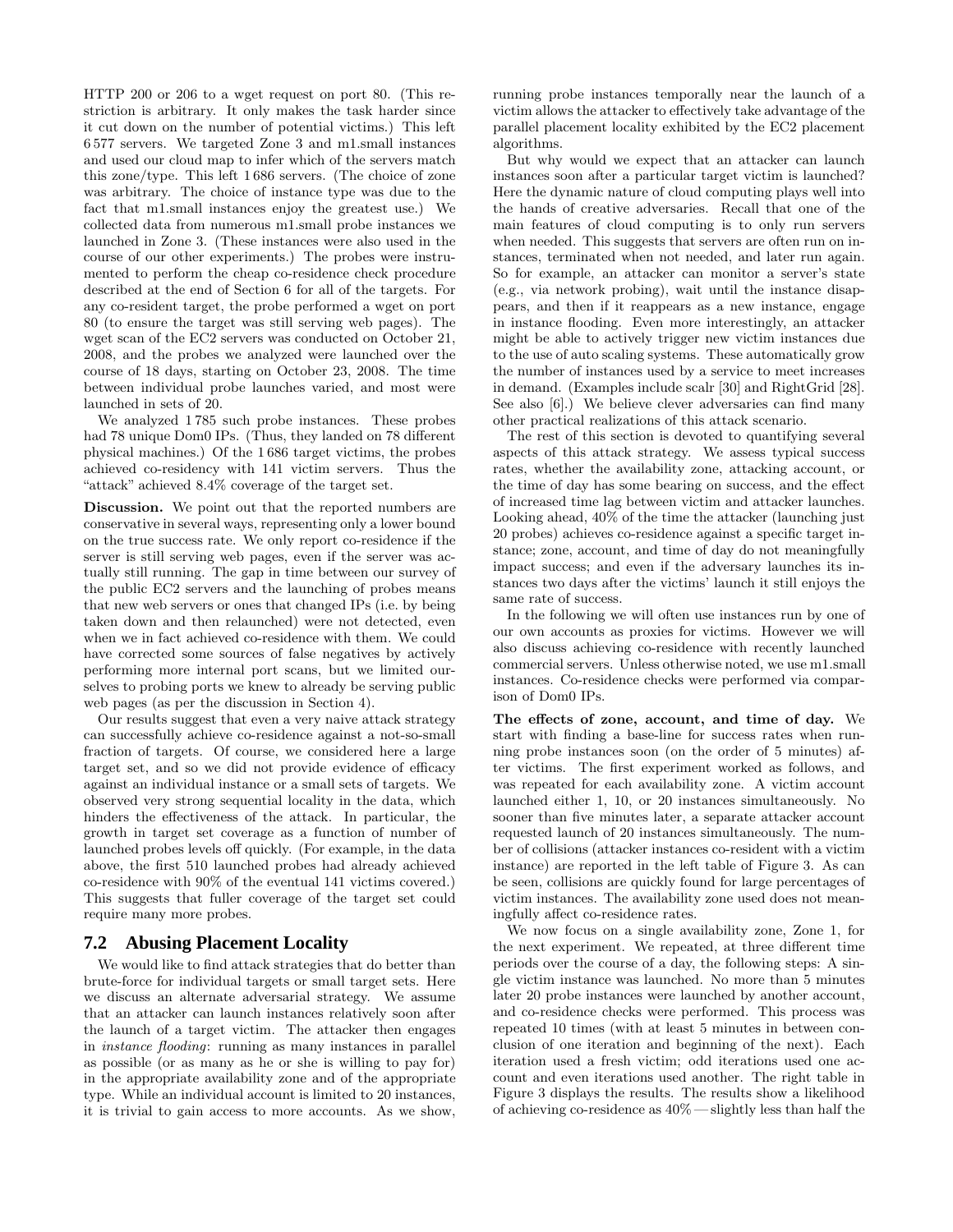|        | victims $v$<br># | #<br>probes $p$ | coverage |                       |          |                      |       |
|--------|------------------|-----------------|----------|-----------------------|----------|----------------------|-------|
|        |                  | 20              |          |                       | Account  |                      |       |
| Zone 1 | 10               | 20              | 5/10     | Trial                 | А        | B                    | Total |
|        | 20               | 20              | 7/20     | Midday                | 2/5      | /5<br>$\overline{2}$ | 4/10  |
| Zone 2 |                  | 20              | 0/1      | $(11:13 - 14:22$ PST) |          |                      |       |
|        | 10               | 18              | 3/10     | Afternoon             | 1/5      | 3/5                  | 4/10  |
|        | 20               | 19              | 8/20     | $(14:12 - 17:19$ PST) |          |                      |       |
| Zone 3 |                  | 20              |          | Night                 | 2/<br>ั5 | 2/5                  | 4/10  |
|        | 10               | 20              | 2/10     | $(23:18 - 2:11$ PST)  |          |                      |       |
|        | 20               | 20              | 8/20     |                       |          |                      |       |

Figure 3: (Left) Results of launching p probes 5 minutes after the launch of v victims. The rightmost column specifies success coverage: the number of victims for which a probe instance was co-resident over the total number of victims. (Right) The number of victims for which a probe achieved co-residence for three separate runs of 10 repetitions of launching 1 victim instance and, 5 minutes later, 20 probe instances. Odd-numbered repetitions used Account A; even-numbered repetitions used Account B.

time a recently launched victim is quickly and easily "found" in the cloud. Moreover, neither the account used for the victims nor the portion of the day during which the experiment was conducted significantly affected the rate of success.

The effect of increased time lag. Here we show that the window of opportunity an attacker has for launching instances is quite large. We performed the following experiment. Forty victim instances (across two accounts) were initially launched in Zone 3 and continued running throughout the experiment. These were placed on 36 unique machines (8 victims were co-resident with another victim). Every hour a set of 20 attack instances (from a third account) were launched in the same zone and co-residence checks were performed. These instances were terminated immediately after completion of the checks. Figure 4 contains a graph showing the success rate of each attack round, which stays essentially the same over the course of the whole experiment. (No probes were reported upon for the hours 34–43 due to our scripts not gracefully handling some kinds of EC2-caused launch failures, but nevertheless reveals useful information: the obvious trends were maintained regardless of continuous probing or not.) Ultimately, co-residence with 24 of the 36 machines running victim instances was established. Additionally, probes were placed on all four machines which had two victim instances, thus giving three-way collisions.

The right graph in Figure 4 shows the cumulative number of unique Dom0 IP addresses seen by the probes over the course of the experiment. This shows that the growth in the number of machines probes were placed on levels off rapidly— quantitative evidence of sequential placement locality.

On targeting commercial instances. We briefly experimented with targeted instance flooding against instances run by other user's accounts. RightScale is a company that offers "platform and consulting services that enable companies to create scalable web solutions running on Amazon Web Services" [28]. Presently, they provide a free demonstration of their services, complete with the ability to launch a custom EC2 instance. On two separate occasions, we setup distinct accounts with RightScale and used their web interface to launch one of their Internet appliances (on EC2). We then applied our attack strategy (mapping the fresh instance and then flooding). On the first occasion we sequentially launched two rounds of 20 instances (using a single account) before achieving co-residence with the RightScale instance. On the second occasion, we launched two rounds of 38 instances (using two accounts). In the second round, we achieved a three-way co-residency: an instance from each of our accounts was placed on the same machine as the RightScale server.

rPath is another company that offers ready-to-run Internet appliances powered by EC2 instances [29]. As with RightScale, they currently offer free demonstrations, launching on demand a fresh EC2 instance to host systems such as Sugar CRM, described as a "customer relationship management system for your small business or enterprise" [29]. We were able to successfully establish a co-resident instance against an rPath demonstration box using 40 instances. Subsequent attempts with fresh rPath instances on a second occasion proved less fruitful; we failed to achieve co-residence even after several rounds of flooding. We believe that the target in this case was placed on a full system and was therefore unassailable.

Discussion. We have seen that attackers can frequently achieve co-residence with specific targets. Why did the strategy fail when it did? We hypothesize that instance flooding failed when targets were being assigned to machines with high instance density (discussed further in Appendix B) or even that became full. While we would like to use network probing to better understand this effect, this would require port scanning IP addresses near that of targets, which would perhaps violate (the spirit of) Amazon's AUP.

#### **7.3 Patching placement vulnerabilities**

The EC2 placement algorithms allow attackers to use relatively simple strategies to achieve co-residence with victims (that are not on fully-allocated machines). As discussed earlier, inhibiting cartography or co-residence checking (which would make exploiting placement more difficult) would seem insufficient to stop a dedicated attacker. On the other hand, there is a straightforward way to "patch" all placement vulnerabilities: offload choice to users. Namely, let users request placement of their VMs on machines that can only be populated by VMs from their (or other trusted) accounts. In exchange, the users can pay the opportunity cost of leaving some of these machines under-utilized. In an optimal assignment policy (for any particular instance type), this additional overhead should never need to exceed the cost of a single physical machine.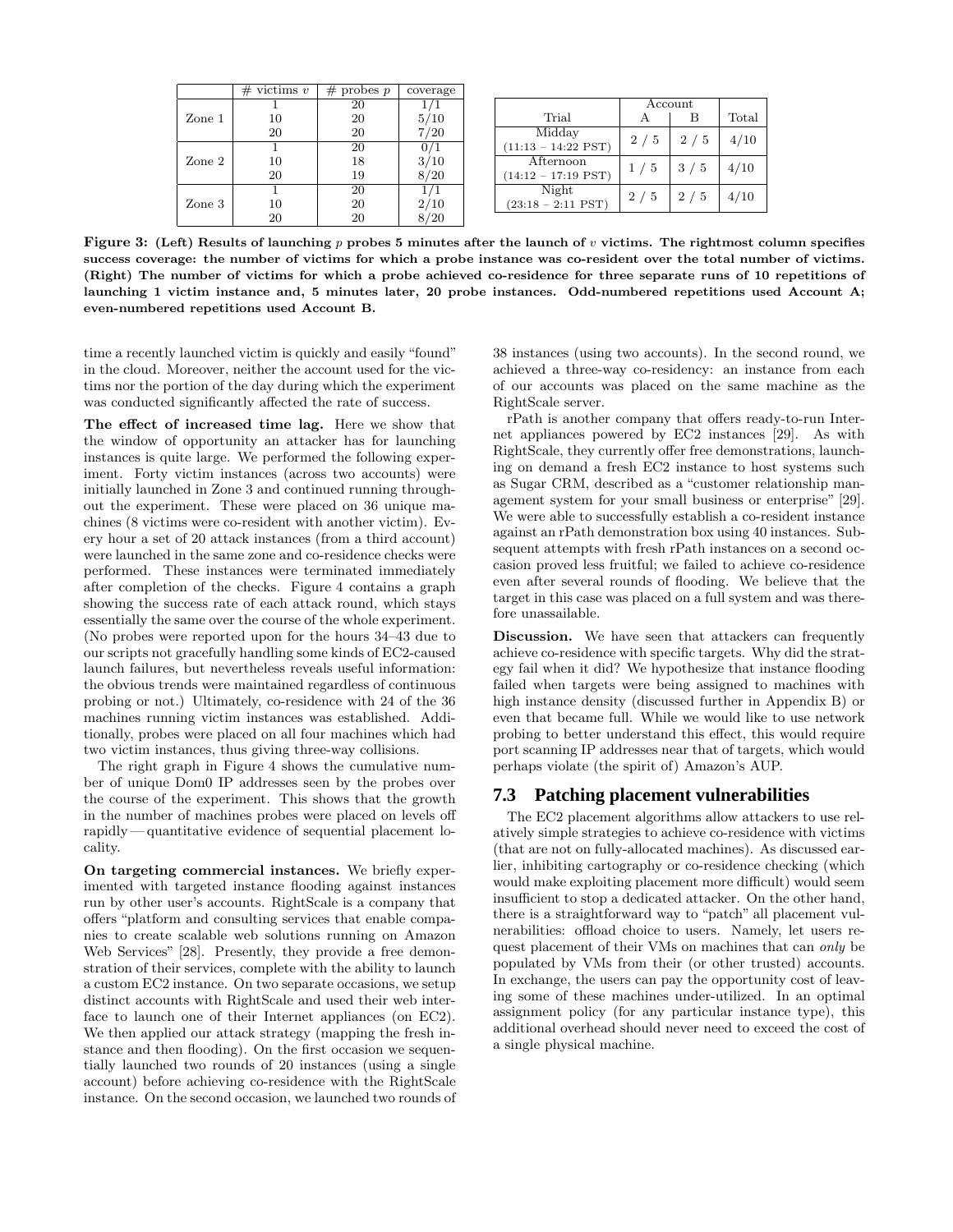

Figure 4: Results for the experiment measuring the effects of increasing time lag between victim launch and probe launch. Probe instances were not run for the hours 34–43. (Left) "Total co-resident" corresponds to the number of probe instances at the indicated hour offset that were co-resident with at least one of the victims. "New co-resident" is the number of victim instances that were collided with for the first time at the indicated hour offset. (Right) The cumulative number of unique Dom0 IP addresses assigned to attack instances for each round of flooding.

#### **8. CROSS-VM INFORMATION LEAKAGE**

The previous sections have established that an attacker can often place his or her instance on the same physical machine as a target instance. In this section, we show the ability of a malicious instance to utilize side channels to learn information about co-resident instances. Namely we show that (time-shared) caches allow an attacker to measure when other instances are experiencing computational load. Leaking such information might seem innocuous, but in fact it can already be quite useful to clever attackers. We introduce several novel applications of this side channel: robust co-residence detection (agnostic to network configuration), surreptitious detection of the rate of web traffic a co-resident site receives, and even timing keystrokes by an honest user (via SSH) of a co-resident instance. We have experimentally investigated the first two on running EC2 instances. For the keystroke timing attack, we performed experiments on an EC2-like virtualized environment.

On stealing cryptographic keys. There has been a long line of work (e.g., [10, 22, 26]) on extracting cryptographic secrets via cache-based side channels. Such attacks, in the context of third-party compute clouds, would be incredibly damaging— and since the same hardware channels exist, are fundamentally just as feasible. In practice, cryptographic cross-VM attacks turn out to be somewhat more difficult to realize due to factors such as core migration, coarser scheduling algorithms, double indirection of memory addresses, and (in the case of EC2) unknown load from other instances and a fortuitous choice of CPU configuration (e.g. no hyperthreading). The side channel attacks we report on in the rest of this section are more coarse-grained than those required to extract cryptographic keys. While this means the attacks extract less bits of information, it also means they are more robust and potentially simpler to implement in noisy environments such as EC2.

Other channels; denial of service. Not just the data cache but any physical machine resources multiplexed between the attacker and target forms a potentially useful channel: network access, CPU branch predictors and instruction cache [1, 2, 3, 12], DRAM memory bus [21], CPU pipelines (e.g., floating-point units) [4], scheduling of CPU cores and timeslices, disk access [16], etc. We have implemented and measured simple covert channels (in which two instances cooperate to send a message via shared resource) using memory bus contention, obtaining a 0.006bps channel between co-resident large instances, and using hard disk contention, obtaining a 0.0005bps channel between co-resident m1.small instances. In both cases no attempts were made at optimizing the bandwidth of the covert channel. (The hard disk contention channel was used in Section 6 for establishing co-residence of instances.) Covert channels provide evidence that exploitable side channels may exist.

Though this is not our focus, we further observe that the same resources can also be used to mount cross-VM performance degradation and denial-of-service attacks, analogously to those demonstrated for non-virtualized multiprocessing [12, 13, 21].

#### **8.1 Measuring cache usage**

An attacking instance can measure the utilization of CPU caches on its physical machine. These measurements can be used to estimate the current load of the machine; a high load indicates activity on co-resident instances. Here we describe how to measure cache utilization in EC2 instances by adapting the Prime+Probe technique [22, 32]. We also demonstrate exploiting such cache measurements as a covert channel.

Load measurement. We utilize the Prime+Probe technique [22, 32] to measure cache activity, and extend it to the following Prime+Trigger+Probe measurement to support the setting of time-shared virtual machines (as present on Amazon EC2). The probing instance first allocates a contiguous buffer B of b bytes. Here b should be large enough that a significant portion of the cache is filled by  $B$ . Let  $s$ be the cache line size, in bytes. Then the probing instance performs the following steps to generate each load sample:

- (1) **Prime**: Read  $B$  at  $s$ -byte offsets in order to ensure it is cached.
- (2) Trigger: Busy-loop until the CPU's cycle counter jumps by a large value. (This means our VM was preempted by the Xen scheduler, hopefully in favor of the sender VM.)
- (3) Probe: Measure the time it takes to again read B at s-byte offsets.

When reading the  $b/s$  memory locations in  $B$ , we use a pseudorandom order, and the pointer-chasing technique de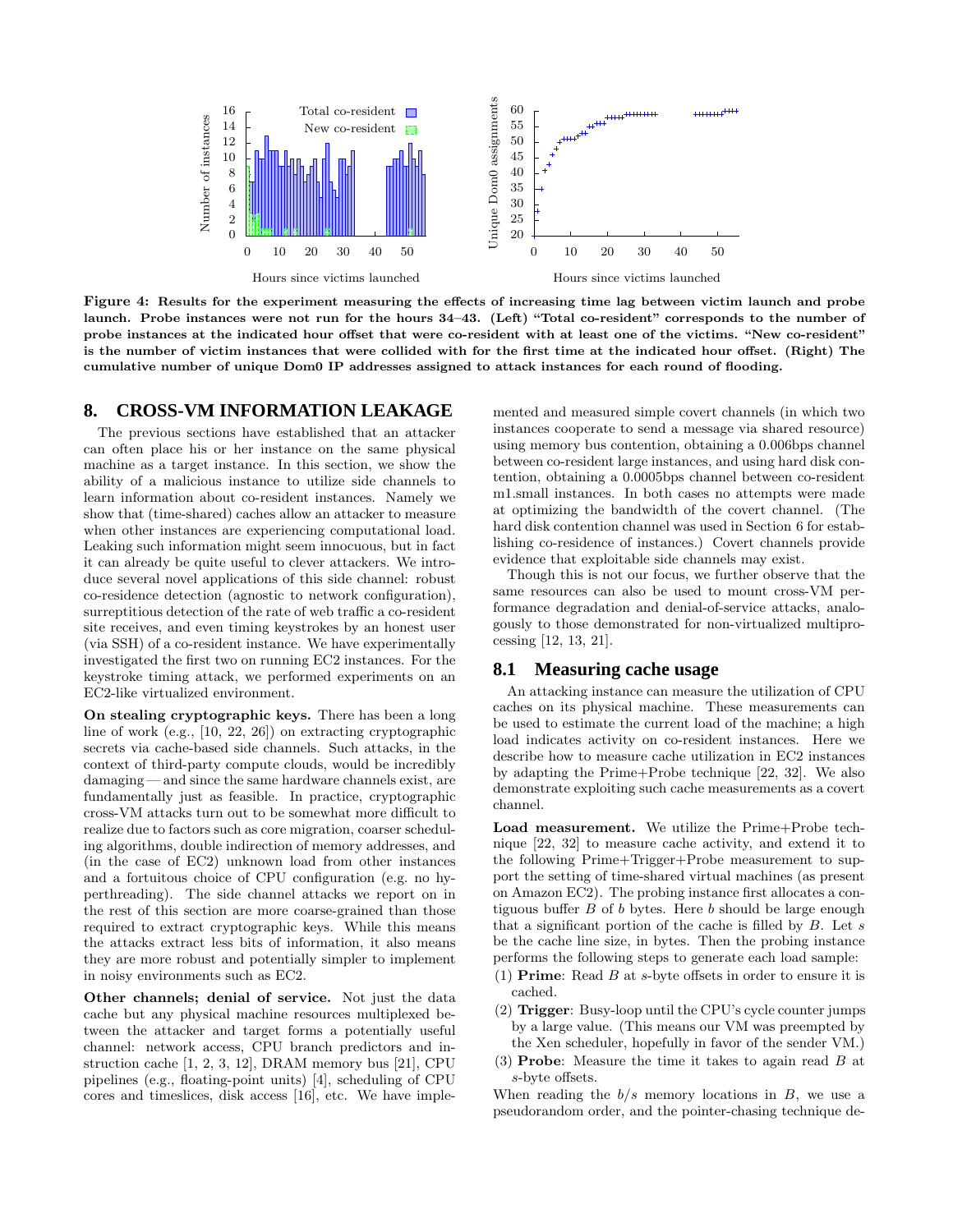scribed in [32], to prevent the CPU's hardware prefetcher from hiding the access latencies. The time of the final step's read is the load sample, measured in number of CPU cycles. These load samples will be strongly correlated with use of the cache during the trigger step, since that usage will evict some portion of the buffer  $B$  and thereby drive up the read time during the probe phase. In the next few sections we describe several applications of this load measurement side channel. First we describe how to modify it to form a robust covert channel.

Cache-based covert channel. Cache load measurements create very effective covert channels between cooperating processes running in different VMs. In practice, this is not a major threat for current deployments since in most cases the cooperating processes can simply talk to each other over a network. However, covert channels become significant when communication is (supposedly) forbidden by information flow control (IFC) mechanisms such as sandboxing and IFC kernels [34, 18, 19]. The latter are a promising emerging approach to improving security (e.g., web-server functionality [18]), and our results highlight a caveat to their effectiveness.

In the simplest cache covert-channel attack [15], the sender idles to transmit "0" and frantically accesses memory to transmit "1". The receiver accesses a memory block of his own and observes the access latencies. High latencies are indicative that the sender is evicting the receiver's data from the caches, i.e., that "1" is transmitted. This attack is applicable across VMs, though it tends to be unreliable (and thus has very low bandwidth) in a noisy setting.

We have created a much more reliable and efficient cross-VM covert channel by using finer-grained measurements. We adapted the Prime+Trigger+Probe cache measurement technique as follows. Recall that in a set-associative cache, the pool of cache lines is partitioned into associativity sets, such that each memory address is mapped into a specific associativity set determined by certain bits in the address (for brevity, we ignore here details of virtual versus physical addresses). Our attack partitions the cache sets into two classes, "odd sets" and "even sets", and manipulates the load across each class. For resilience against noise, we use differential coding where the signal is carried in the difference between the load on the two classes. Noise will typically be balanced between the two classes, and thus preserve the signal. (This argument can be made rigorous by using a random-number generator for the choice of classes, but the following simpler protocol works well in practice.)

The protocol has three parameters: a which is larger than the attacked cache level (e.g.,  $a = 2^{21}$  to attack the EC2's Opteron L2 cache), b which is slightly smaller than the attacked cache level (here,  $b = 2^{19}$ ), and d which is the cache line size times a power of 2. Define even addresses (resp. odd addresses) as those that are equal to 0 mod 2d (resp.  $d \mod 2d$ ). Define the class of even cache sets (resp. *odd cache sets*) as those cache sets to which even (resp. odd) addresses are mapped.

The sender allocates a contiguous buffer A of a bytes. To transmit "0" (resp. 1) he reads the even (resp. odd) addresses in A. This ensures that the one class of cache sets is fully evicted from the cache, while the other is mostly untouched.

The receiver defines the difference by the following measurement procedure:

(1) Allocate a contiguous buffer  $B$  of  $b$  bytes

- (2) Sleep briefly (to build up credit with Xen's scheduler).
- (3) **Prime:** Read all of  $B$  to make sure it's fully cached.
- (4) Trigger: Busy-loop until the CPU's cycle counter jumps by a large value. (This means our VM was preempted by the Xen scheduler, hopefully in favor of the sender VM.)
- (5) Probe: Measure the time it takes to read all even addresses in B, likewise for the odd addresses. Decide "0" iff the difference is positive.

On EC2 we need to deal with the noise induced by the fact that each VM's virtual CPU is occasionally migrated between the (m1.small) machine's four cores. This also leads to sometimes capturing noise generated by VMs other than the target (sender). Due to the noise-cancelling property of differential encoding, we can use a straightforward strategy: the receiver takes the average of multiple samples for making his decision, and also reverts to the prime stage whenever it detects that Xen scheduled it to a different core during the trigger or probe stages. This simple solution already yields a bandwidth of approximately 0.2bps, running on EC2.

#### **8.2 Load-based co-residence detection**

Here we positively answer the following question: can one test co-residence without relying on the network-based techniques of Section 6? We show this is indeed possible, given some knowledge of computational load variation on the target instance. This condition holds when an adversary can actively cause load variation due to a publicly-accessible service running on the target. It might also hold in cases where an adversary has a priori information about load variation on the target and this load variation is (relatively) unique to the target.

Consider target instances for which we can induce computational load— for example, an instance running a (public) web server. In this case, an attacker instance can check for co-residence with a target instance by observing differences in load samples taken when externally inducing load on the target versus when not. We experimentally verified the efficacy of this approach on EC2 m1.small instances. The target instance ran Fedora Core 4 with Apache 2.0. A single 1 024 byte text-only HTML page was made publicly accessible. Then the co-residence check worked as follows. First, the attacker VM took 100 load samples. (We set  $b = 768 * 1024$ and  $s = 128$ . Taking 100 load samples took about 12 seconds.) We then paused for ten seconds. Then we took 100 further load samples while simultaneously making numerous HTTP get requests from a third system to the target via jmeter 2.3.4 (a utility for load testing HTTP servers). We set jmeter to simulate 100 users (100 separate threads). Each user made HTTP get requests as fast as possible.

The results of three trials with three pairs of m1.small instances are plotted in Figure 5. In the first trial we used two instances known to be co-resident (via network-based co-residence checks). One can see the difference between the load samples when performing HTTP gets and when not. In the second trial we used a fresh pair of instances co-resident on a different machine, and again one can easily see the effect of the HTTP gets on the load samples. In the third trial, we used two instances that were not co-resident. Here the load sample timings are, as expected, very similar. We emphasize that these measurements were performed on live EC2 instances, without any knowledge of what other instances may (or may not) have been running on the same machines. Indeed, the several spikes present in Trial 2's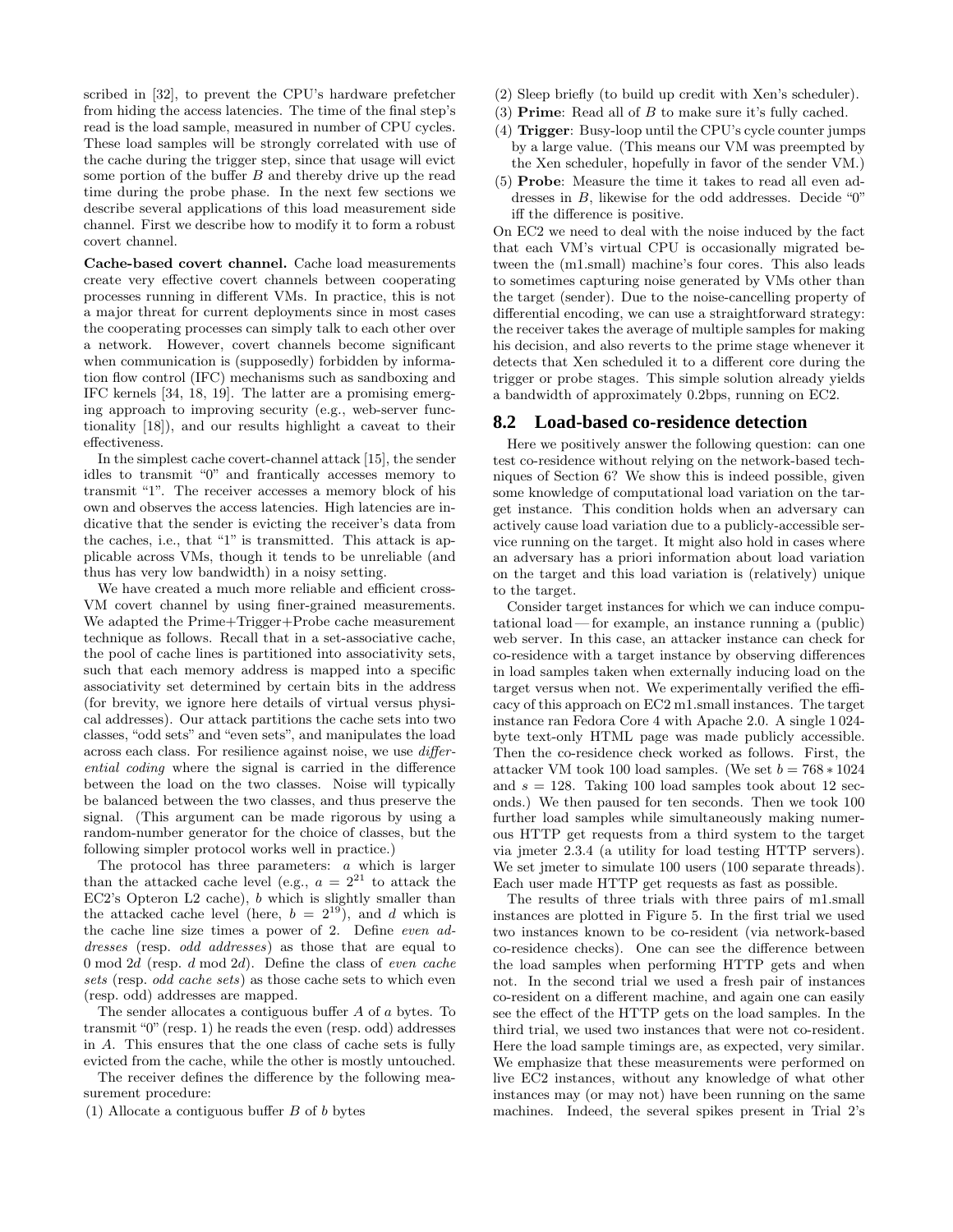

Figure 5: Results of executing 100 Prime+Trigger+Probe cache timing measurements for three pairs of m1.small instances, both when concurrently making HTTP get requests and when not. Instances in Trial 1 and Trial 2 were co-resident on distinct physical machines. Instances in Trial 3 were not co-resident.

load measurements were likely due to a third co-resident instance's work load.

#### **8.3 Estimating traffic rates**

In theory load measurement might provide a method for estimating the number of visitors to a co-resident web server or even which pages are being frequented. In many cases this information might not be public and leaking it could be damaging if, for example, the co-resident web server is operated by a corporate competitor. Here we report on initial experimentation with estimation, via side channel measurements, of HTTP traffic rates to a co-resident web server.

We utilized two m1.small instances, as in the trials discussed above. We then instructed one of the instances to perform four separate runs of 1 000 cache load measurements in which we simultaneously (1) sent no HTTP requests, (2) sent HTTP requests at a rate of 50 per minute, (3) 100 per minute, or (4) 200 per minute. As before we used jmeter to make the requests, this time with 20 users and the rate maintained across all users. Taking 1 000 load measurements takes about 90 seconds. The requested web page was a 3 megabyte text file, which amplified server load per request compared to a smaller page. We repeated this experiment three times (with the same instances). The graph in Figure 6 reports the mean load samples from these three trials, organized according to traffic rate. Note that among the 12 000 samples taken, 4 were extreme outliers (2 orders of magnitude larger than all other samples, for reasons unclear); we omitted these outliers from the calculations.

Figure 6 shows a clear correlation between traffic rate and load sample. This provides evidence that an attacker might be able to surreptitiously estimate traffic rates in some cases.

#### **8.4 Keystroke timing attack**

In this section we describe progress on the use of cachebased load measurements as a means for mounting keystroke timing attacks [31]. In such an attack, the adversary's goal is to measure the time between keystrokes made by a victim typing a password (or other sensitive information) into, for example, an SSH terminal. The gathered inter-keystroke times (if measured with sufficient resolution) can then be used to perform recovery of the password. In prior work [31], the attacker was assumed to have a network tap to time packet arrivals. In third-party compute clouds, we can replace network taps with co-residence and load measurements:



Figure 6: Mean cache load measurement timings (over 1 000 samples) taken while differing rates of web requests were made to a 3 megabyte text file hosted by a co-resident web server.

when the user of a co-resident instance types sensitive information into the shell, the malicious VM can observe the keystroke timings in real time via cache-based load measurements. Our hypothesis is that, on an otherwise idle machine, a spike in load corresponds to a letter being typed into the co-resident VM's terminal. We experimentally validated this hypothesis on an EC2-like virtualized environment, described next.

Experimental setup. For what comes below, we ran our experiments not on EC2 but on a local testbed, running a configuration of Opteron CPUs, Xen hypervisor and Linux kernels that is very similar (to the extent that we could discern) to that used to host EC2 m1.small instances— but with the VMs pinned to specific cores. EC2, in contrast, occasionally migrates the instances' virtual CPUs between the machine's four cores. We refer to our testbed as the pinned Xen machine.

The pinned Xen machine avoids two technical complications in conducting the attacks on EC2: it ensures that the machine is completely idle other than the test code, and it allows us to know the relation between VMs involved in the attack (i.e., whether they timeshare the same core, are assigned to two cores in the same physical chip, or neither). Machines in EC2 might indeed be idle (or at least have one idle core, which suffices for our attack) during a nonnegligible fraction of their time, especially during off-peak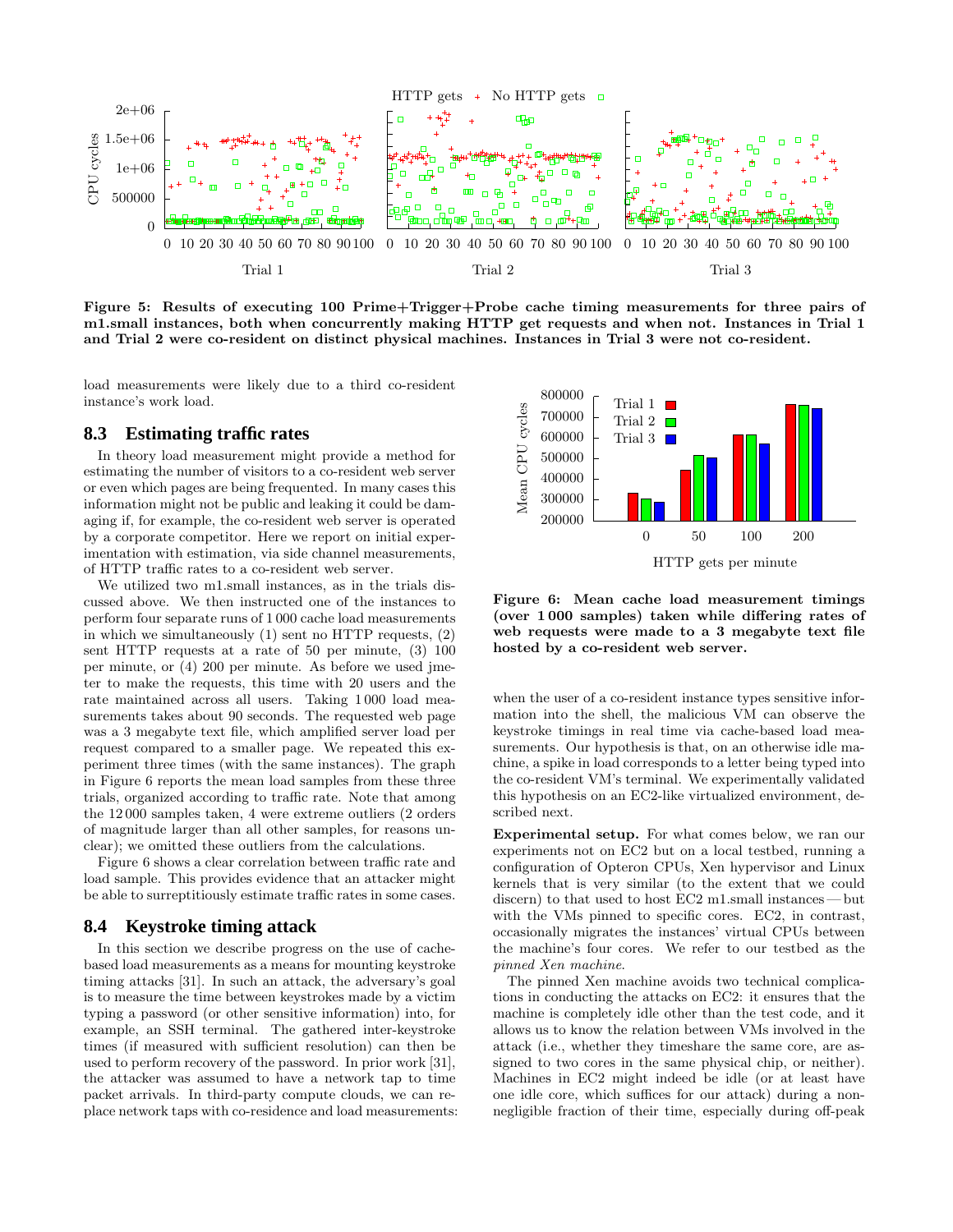hours; and the assignment of virtual CPUs changes often enough on EC2 that any desired combination will be occasionally achieved. That we were able to establish reliable covert channels via the cache in EC2 already testifies to this. A patient attacker might just wait for the requisite condition to come up, and detect them by adding redundancy to his transmission.

Note also that the pinned Xen machine is by itself a realistic setup for virtualized environments. In fact, in a cloud data center that never over-provisions CPU resources, pinning VMs to CPUs may improve performance due to caches and NUMA locality effects. We thus feel that these attacks are of interest beyond their being progress towards an attack within EC2.

Keystroke activity side channel. We utilize the Prime+ Trigger+Probe load measurement technique to detect momentary activity spikes in an otherwise idle machine. In particular, we repeatedly perform load measurements and report a keystroke when the measurement indicates momentarily high cache usage. Further analysis of which cache sets were accessed might be used to filter out false positives, though we found that in practice it suffices to use simple thresholding, e.g., reporting a keystroke when the probing measurement is between  $3.1\mu s$  and  $9\mu s$  (the upper threshold filters out unrelated system activity).

We have implemented and evaluated this attack on the pinned Xen machine, with variants that exploit either L1 or L2 cache contention. The attacking VM is able to observe a clear signal with 5% missed keystrokes and 0.3 false triggers per second. The timing resolution is roughly 13ms. There is also a clear difference between keys with different effects, e.g., typing a shell command vs. pressing Enter to execute it. While the attacker does not directly learn exactly which keys are pressed, the attained resolution suffices to conduct the password-recovery attacks on SSH sessions due to Song et al. [31].

The same attack could be carried over to EC2, except that this measurement technique applies only to VMs that timeshare a core. Thus, it can only reliably detect keystrokes during periods when EC2's Xen hypervisor assigns the attacker and victim to the same core. Assuming uniformly random assignment, this is about 25% of the time (and changes at most every 90ms, typically much slower). Statistical analysis of measurements might be used to identify periods of lucky allocation. We conjecture that measuring not just the overall momentary load, but also the use of individual cache associativity sets during the trigger stage, might further help identify the target VM.

#### **8.5 Inhibiting side-channel attacks**

One may focus defenses against cross-VM attacks on preventing the side-channel vulnerabilities themselves. This might be accomplished via blinding techniques to minimize the information that can be leaked (e.g., cache wiping, random delay insertion, adjusting each machine's perception of time [14], etc.). Countermeasures for the cache side channels (which appear to be particularly conducive to attacks) are extensively discussed, e.g., in [23, 24, 10, 26, 25, 22]. These countermeasures suffer from two drawbacks. First, they are typically either impractical (e.g., high overhead or nonstandard hardware), application-specific, or insufficient for fully mitigating the risk. Second, these solutions ultimately require being confident that all possible side-channels have

been anticipated and disabled— itself a tall order, especially in light of the deluge of side channels observed in recent years. Thus, at the current state of the art, for unconditional security against cross-VM attacks one must resort to avoiding co-residence.

## **9. CONCLUSIONS**

In this paper, we argue that fundamental risks arise from sharing physical infrastructure between mutually distrustful users, even when their actions are isolated through machine virtualization as within a third-party cloud compute service. However, having demonstrated this risk the obvious next question is "what should be done?".

There are a number of approaches for mitigating this risk. First, cloud providers may obfuscate both the internal structure of their services and the placement policy to complicate an adversary's attempts to place a VM on the same physical machine as its target. For example, providers might do well by inhibiting simple network-based co-residence checks. However, such approaches might only slow down, and not entirely stop, a dedicated attacker. Second, one may focus on the side-channel vulnerabilities themselves and employ blinding techniques to minimize the information that can be leaked. This solution requires being confident that all possible side-channels have been anticipated and blinded. Ultimately, we believe that the best solution is simply to expose the risk and placement decisions directly to users. A user might insist on using physical machines populated only with their own VMs and, in exchange, bear the opportunity costs of leaving some of these machines under-utilized. For an optimal assignment policy, this additional overhead should never need to exceed the cost of a single physical machine, so large users— consuming the cycles of many servers— would incur only minor penalties as a fraction of their total cost. Regardless, we believe such an option is the only foolproof solution to this problem and thus is likely to be demanded by customers with strong privacy requirements.

#### **Acknowledgments**

Eran Tromer thanks Ron Rivest and Saman Amarasinghe for discussion of potential attacks. This work was supported by NSF grants NSF-0433668, CNS-0808907, CNS-0524765, CNS-0627779 and NSF-0829469, AFRL grant FA8750-08-1- 0088, and partially supported by a MURI grant administered by the Air Force Office of Scientific Research. Views and conclusions contained here are those of the authors and should not be interpreted as necessarily representing the official policies or endorsements, either express or implied, of AFRL, NSF, the U.S. Government or any of its agencies.

#### **10. REFERENCES**

- [1] O. Aciiçmez, Ç. Kaya Koç, and J.P. Seifert. On the power of simple branch prediction analysis. IACR Cryptology ePrint Archive, report 2006/351, 2006.
- [2] O. Acıiçmez, Ç. Kaya Koç, and J.P. Seifert. Predicting secret keys via branch prediction. RSA Conference Cryptographers Track – CT-RSA '07, LNCS vol. 4377, pp. 225–242, Springer, 2007.
- [3] O. Aciicmez. Yet another microarchitectural attack: exploiting I-cache. IACR Cryptology ePrint Archive, report 2007/164, 2007.
- [4] O. Aciiçmez, and J.P. Seifert. Cheap hardware parallelism implies cheap security. Workshop on Fault Diagnosis and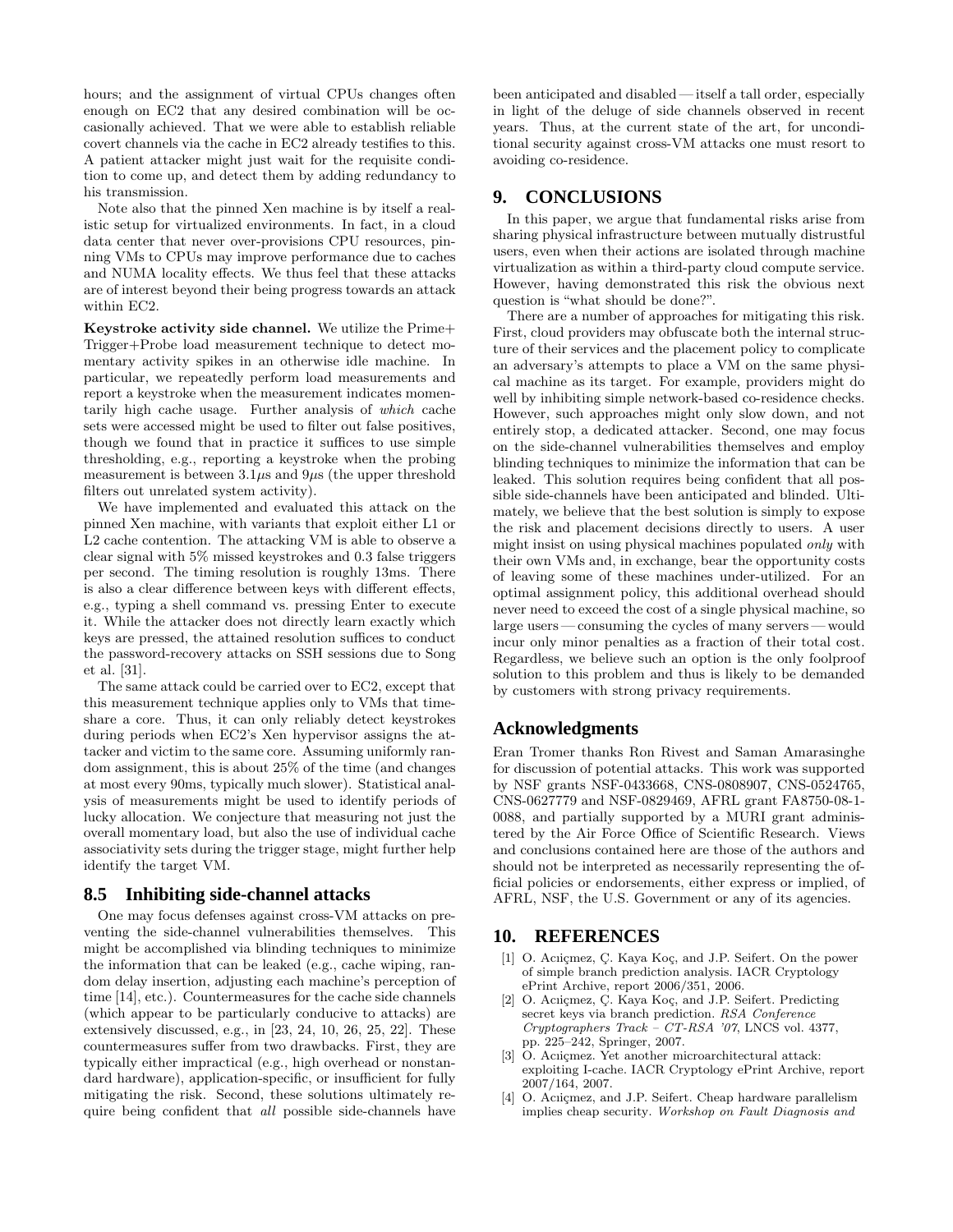Tolerance in Cryptography – FDTC '07, pp. 80–91, IEEE, 2007.

- [5] Amazon Elastic Compute Cloud (EC2). http://aws.amazon.com/ec2/
- [6] Amazon Web Services. Auto-scaling Amazon EC2 with Amazon SQS. http://developer.amazonwebservices.com/ connect/entry.jspa?externalID=1464
- [7] Amazon Web Services. Creating HIPAA-Compliant Medical Data Applications with Amazon Web Services. White paper, http://awsmedia.s3.amazonaws.com/AWS\_ HIPAA\_Whitepaper\_Final.pdf, April 2009.
- [8] Amazon Web Services. Customer Agreement. http://aws.amazon.com/agreement/
- [9] P. Barham, B. Dragovic, K. Fraser, S. Hand, T. Harris, A. Ho, R. Neugebauer, I. Pratt, and A. Warfield. Xen and the art of virtualization. SOSP '03: Proceedings of the nineteenth ACM symposium on Operating systems principles, 2003.
- [10] D. Bernstein. Cache-timing attacks on AES. Preprint available at http://cr.yp.to/papers.html#cachetiming, 2005.
- [11] DentiSoft. http://www.dentisoft.com/index.asp
- [12] D. Grunwald and S. Ghiasi. Microarchitectural denial of service: Insuring microarchitectural fairness. International Symposium on Microarchitecture – MICRO '02, pp. 409–418, IEEE, 2002.
- [13] D. Hyuk Woo and H.H. Lee. Analyzing performance vulnerability due to resource denial of service attack on chip multiprocessors. Workshop on Chip Multiprocessor Memory Systems and Interconnects, 2007.
- [14] W-H. Hu, Reducing timing channels with fuzzy time. IEEE Symposium on Security and Privacy, pp. 8–20, 1991.
- [15] W-H. Hu, Lattice scheduling and covert channels. *IEEE* Symposium on Security and Privacy, 1992
- [16] P. Karger and J. Wray. Storage channels in disk arm optimization. IEEE Symposium on Security and Privacy, pp. 52–56, IEEE, 1991.
- [17] O. Kerr. Cybercrime's scope: Interpreting 'access' and 'authorization' in computer misuse statutes. NYU Law Review, Vol. 78, No. 5, pp. 1596–1668, November 2003.
- [18] M. Krohn, A. Yip, M. Brodsky, N. Cliffer, M. F. Kaashoek, E. Kohler, and R. Morris. Information flow control for standard OS abstractions. ACM Symposium on Operating Systems Principles (SOSP), 2007.
- [19] M. Krohn, and E. Tromer. Non-Interference for a Practical DIFC-Based Operating System. IEEE Symposium on Security and Privacy, 2009.
- [20] Microsoft Azure Services Platform. http://www.microsoft.com/azure/default.mspx
- [21] T. Moscibroda and O. Mutlu. Memory Performance Attacks: Denial of Memory Service in Multi-Core Systems. USENIX Security Symposium, pp. 257–274, 2007.
- [22] D. A. Osvik, A. Shamir, and E. Tromer. Cache attacks and countermeasures: the case of AES. RSA Conference Cryptographers Track (CT-RSA) 2006, 2006.
- [23] D. Page. Theoretical use of cache memory as a cryptanalytic side-channel. Technical report CSTR-02-003, Department of Computer Science, University of Bristol, 2002. Available at http://www.cs.bris.ac.uk/ Publications/pub\_info.jsp?id=1000625.
- [24] D. Page. Defending against cache-based side-channel attacks. Information Security Technial Report, vol. 8 issue. 8, 2003
- [25] D. Page. Partitioned cache architecture as a side-channel defence mechanism. IACR Cryptology ePrint Archive, report 2005/280, 2005.
- [26] C. Percival. Cache missing for fun and profit  $BSDCan$ 2005, Ottawa, 2005.
- [27] Rackspace Mosso. http://www.mosso.com/
- [28] RightScale. http://rightscale.com/
- [29] rPath. http://www.rpath.com
- [30] scalr. http://code.google.com/p/scalr/
- [31] D. Song, D. Wagner, and X. Tian. Timing analysis of

keystrokes and SSH timing attacks. 10th USENIX Security Symposium, 2001.

- [32] E. Tromer, D. A. Osvik, and A. Shamir. Efficient cache attacks on AES, and countermeasures. Journal of Cryptology, available online, July 2009.
- [33] Xen 3.0 Interface Manual. Available at http://wiki.xensource.com/xenwiki/XenDocs.
- [34] N. B. Zeldovich, S. Boyd-Wickizer, E. Kohler, and D. Mazières. Making information flow explicit in HiStar. Symposium on Operating Systems Design and Implementation (OSDI), 2006

## **APPENDIX**

# **A. LEGAL, ETHICAL, AND CONTRACTUAL OBLIGATIONS**

Network probing is central to our study and while we note that remote probing of Internet servers and devices is a common technique, both in practice and in the networking and security research literature, it is also sometimes controversial. While we cannot hope to cover this controversy in its full complexity, we attempt to sketch its broad outlines as it applies to our own work.

In this discussion, we separate between legal obligations under statute, ethical concerns, and our contractual obligations under the customer agreement provided by Amazon, considering each in turn.

In the United States, the prevailing statute concerning interacting with computer systems is the Computer Fraud and Abuse Act (CFAA) which requires, roughly speaking, that computer system access must be authorized. As with many such statutes, the wording is quite broad and there is considerable ambiguity in the terms authorization and access (we refer the reader to Kerr [17] for an elaboration on these complexities and associated legal decisions). We are unaware of any case law covering the topic of network probing writ large, however on the more controversial issue of external "port scanning" (that is, scanning a range of networks ports, absent explicit permission, particularly in search of potential network-accessible vulnerabilities) we are informed by Moulton v VC3 (2000). This decision provided that port scanning, by itself, does not create a damages claim (i.e., that direct harm must be shown to establish damages under the CFAA).

However, we are also sensitive to the ethical issues resulting from the *perception* of a threat, especially when no greater good is achieved, and thus we are careful to restrict our network probes to services that are designed to be publicly facing— TCP port 80 (the standard port for HTTP Web service) and TCP port 443 (the standard port for HTTPS Web service). We operate under the assumption that providing a service designed to be accessed by the public is an implicit authorization to do so (in the same sense that having a doorbell provides an implicit authorization to ring it). We believe that the counterfactual theory, that addresses themselves are private and that it is unethical to visit a Web server absent an explicit advance invitation to do so, seems difficult to reconcile with how much of the Internet actually works. Finally, we should be clear that we make no attempt to interact with these sites beyond establishing their presence and, in some cases, downloading the public home page they export; no vulnerabilities were searched for, discovered, or exposed through our measurements and we implicitly respect any in-place access control mechanisms.